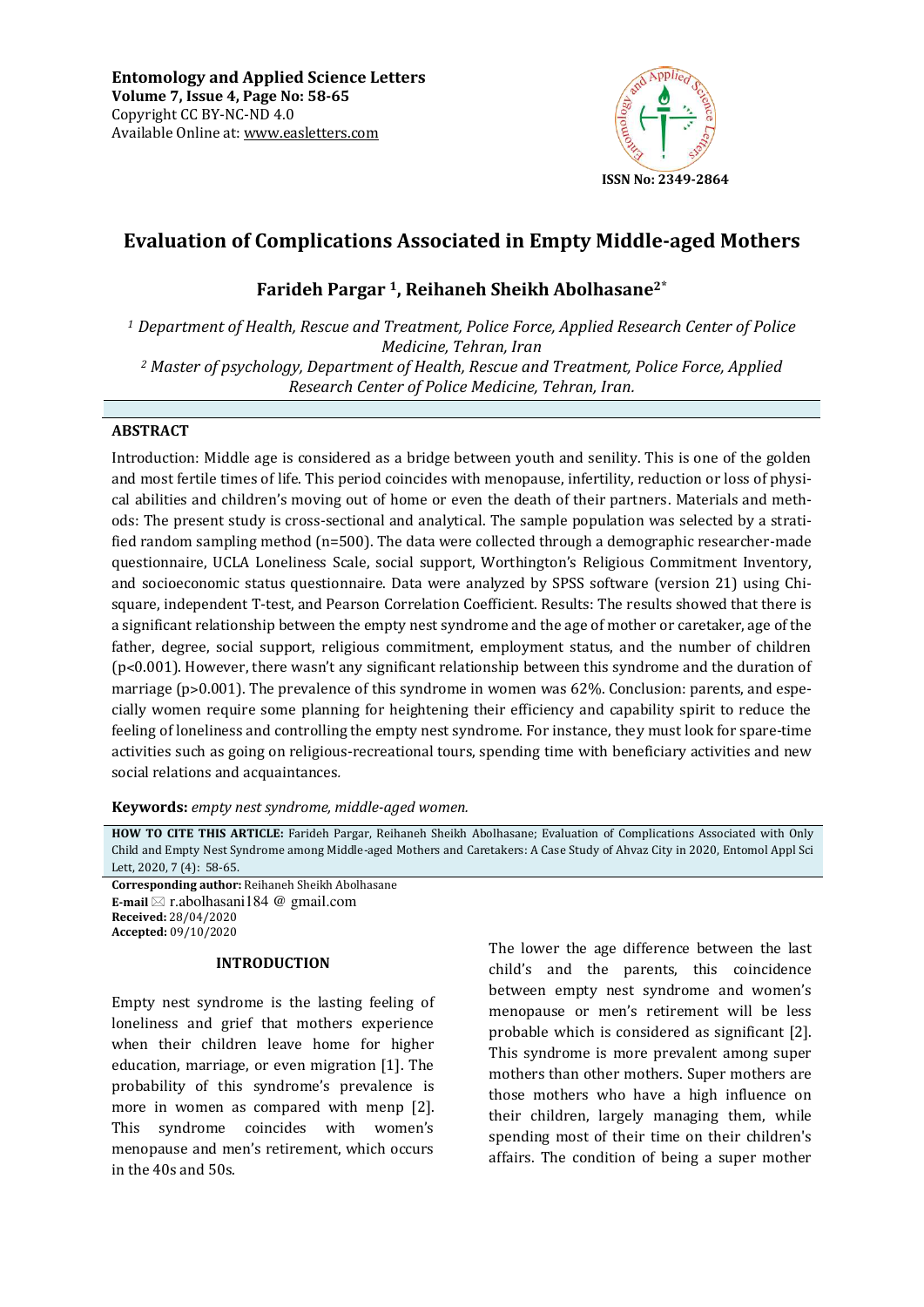appears as a result of losing a close emotional tie or an intimate relationship [3].

This period is accompanied by feelings of distress and negative stress. Loneliness in itself will lead to depression and Alzheimer and will affect the quality of upcoming years of life [2]. If they fail to engage in fun activities, they will be depressed at this age. Feeling of loneliness among the afflicted population will make them confront feelings of emptiness, sadness and not belonging and will affect individual patient's social interactions, living, and his/her physical and mental health [4]. Generally, feeling of loneliness is associated with many other mentalsocial disorders (such as low self-esteem, low competence, and poor social interactions), mental disorders (such as anxiety, depression and suicide-seeking behaviors), and physical disorders (such as immune system's performance and a variety of sleep disorders) [5]. Women who act only as housewives feel that they've lost their role when their children leave home or get married. Therefore, their social interactions and activities will be limited and they would suffer from empty nest syndrome, depression and disorders related to drug-abuse [6].

Losses and changes may result in loss of meaningfulness and relating to life. extracommitted parents are at greater risk than parents who experience active and meaningful relationships in their lives (such as good job, degrees, family relationships, and skilled in coping with stress) [3]. Literature has shown that most people afflicted with empty nest syndrome don't have adequate welfare amenities and good and proper housing [7]. Social support, religion and religious attitudes, economic status, and marital life are among the wealth of factors contributing to depression in the middle-aged population [8]. Zhang et al. (2009) conducted a study on the prevalence and related factors influencing empty nest syndrome in the rural region of Yang Zhua in China. They concluded that individuals with empty nest syndrome suffer from depression more than the rest of the population [9]. Wang et al. (2013) conducted another study in Sichuan to investigate anxiety disorder and its risk factors among individuals with empty nest syndrome. They showed that 30.11% of people with empty nest syndrome suffer from anxiety disorders

and their symptoms. There was a positive significant correlation between anxiety and feelings of depression and loneliness. Anxiety levels were significant in terms of gender, degree, occupation, place of residence, marital status, and income [10].

The phenomenon of Empty nest syndrome is increasingly growing and has become an important social issue. At present, the country faces significant problems such as feelings of loneliness, depression and the prevalence of empty nest syndrome among the middle-aged and aged population, especially women as a result of population decline and observed growth in the aged population. Considering the increasing number of single-child families, it's expected that this syndrome's prevalence will reach more than %90 until 2030 [11]. Bills believe that depression will appear in %20-30 of aged people appear as lethargy, tiredness, lack of concentration, lack of proper mood, frequent waking up at night, lack of appetite, and physical pains. Anxiety is also a common problem among aged people because this age is full of shortcomings and disabilities. Thus, reducing depression and anxiety has a positive relationship with the aged population's health status and their relationships with others [12]. Accordingly, the prominence of health in middle-age and its impact on the quality of life for all people is clear that, given the growing middle-age population in various societies, especially Iran, it's necessary to conduct effective and proper interventions to prevent, diagnose and treat this syndrome. Training activities using cultural centers' and culturalsport complexes as well as forming new social relations are among the solutions to cope with this syndrome and other related disorders.

### **METHOD**

This is a cross-sectional study and conducted in 2019-2020. Initially, the official introduction letter received from the NAJA's deputy of health and rescue. The sample population was 500 according to the professor of statistics and relevant literature. Then, a letter of introduction was provided to the Plan and Budget Organization of Iran to specify the city blocks. The blocks were randomly selected from North, South, East, and West of Ahvaz. Sampling was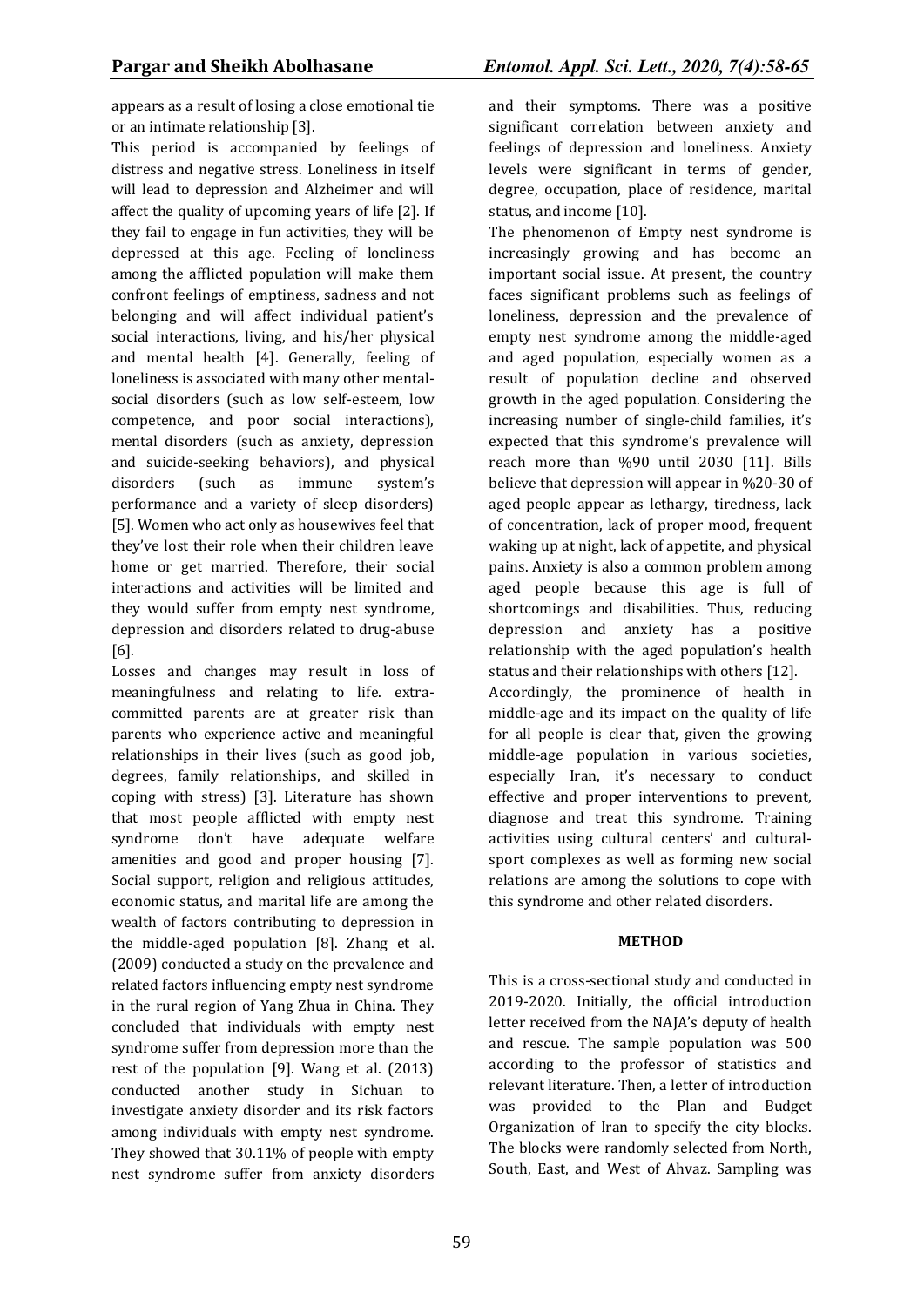done at the door of aged people's houses. The questionnaires were filled out by the researcher after gaining written consent and describing the purpose of the study and ensuring the confidentiality of the data.

The inclusion criteria for this study were having children, the absence of any refractory disease and Demetial Brain. Using the UCLA scale, the study samples were divided into two categories: empty nest syndrome and not having empty nest syndrome. Different scales have been used to collect the required data. They included VUX social support survey to determine the amount of social support, Worthington's religious commitment questionnaire, the Garmaroudi's socioeconomic status questionnaire, and a demographic researcher-made questionnaire (including age, menopause age, occupation, wife and husband's degrees, original parents/caretaker, age of last-child, age of the last child leaving home, etc.). The collected data were analyzed using SPSS software (version 21). Statistical tests such as Chi-square, T-test, and logistic regression were used to analyze the final data.

## **Instruments**

The UCLA Loneliness Scale was developed in 1980, which included a 20 four-Likert scale (never-1, rarely=2, sometimes=3, and always=4), 10 positive, and 10 negative statements. The scoring procedure for items 5, 6, 9, 10, 15. 16, 1, and 0 is the inverse 9i.e. never=4, rarely=3, sometimes=2, and always=1). The score range is between 20 (minimum) and 80 (maximum). Scores above 20 indicate a feeling of loneliness.

VUX et al. (1986) used the measure of social support to measure respondents' social support. This index includes 23 items in three different domains of the family (8 items), friends (7 items) and others (8 items). The minimum and maximum scores vary between 0-23 and scores above 12, indicating high and moderate social support.

The Religious commitment questionnaire was developed in 2003 by Worthington et al. this included subscales such as intrapersonal religious commitment and interpersonal religious commitments. There are a total of 10 items used to assess an individual's religious commitment. The questionnaire was

administered on a 5-Likert scale (totally disagree=1; disagree=2; no idea=3; agree=4; totally agree=5). The score range is between 10 (minimum score) and 50 (maximum score).

Garmaroudi's socioeconomic status questionnaire includes four domains such as parents' degrees and occupations, family cost and income, housing and facilities, and leisure. The study population was divided into two high and low socioeconomic status groups by calculating 10% and 90% of the questionnaire scores. Those with a score below 10% have a low socioeconomic status and those with a score lower below 90% have a high socioeconomic status.

# **Instruments' reliability and validity**

Measured reliability for the UCLA revised Loneliness Scale was reported to be 78%. Reliability was measured by UCLA (1978) as 89% with a test-retest method. Bahira'ee et al. showed that the UCLA measure has a reliability of 89% and convergent validity of 55% through correlation measurement [13].

The VUX social support test was translated into Persian by Ebrahimi Ghavam (1992) and was administered to 100 Iranian students with a score of 0 and 1. The reliability coefficient among university students was 90% and among school students 70%. This figure reached 81% after six weeks for students in the re-test. The reported reliability coefficient for the social support scale was 70% [14]. The Worthington et al.'s religious commitment questionnaire had reliability of 93% (Cronbach's alpha= 0.93). Also, the reliability coefficient of the questionnaire within three weeks was 87% testretest method. There was a significant correlation between the scale of religious commitment scale and self-report suicide, the amount of participation in religious rituals, cooperation with religious entities and selfreports of being religious meaning that the test has criterion and construct validity [14].

The reliability of the Garmaroudis socioeconomic status questionnaire was calculated 0.6 using Cronbach's alpha. In addition, the content validity of the questionnaire items was confirmed by the experts. Construct validity has been measured through factor analysis [15].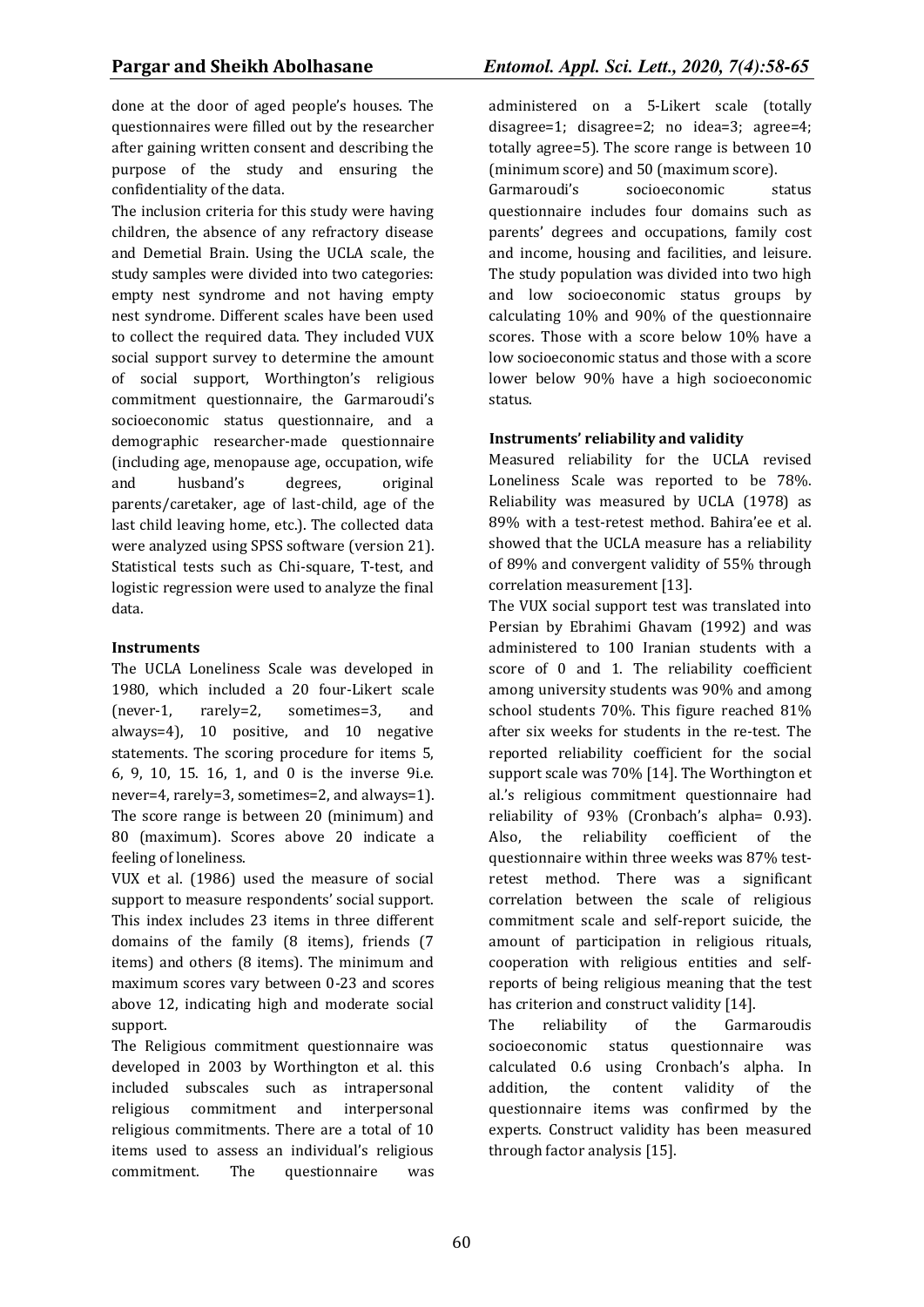#### **RESULTS**

500 people participated in this study, 190 of which were suffering from empty nest syndrome and 310 were healthy and they were compared with each other. The mean age of female participants with empty nest syndrome was 62.16 years and 53.12 for those without the syndrome. The mean age of the partners of those suffering from empty nest syndrome was more than 66.18 and it was 60.15 for partners of those without this syndrome. 86.63% of those

with this syndrome were illiterate or could only read and write and only %13.17 of individuals with a higher education degree suffered from this syndrome. Another factor examined in this study was marital status. %80.3 of married people didn't suffer from this syndrome. On the other hand, 60% of widowed individuals suffer from the syndrome. Another factor under investigation was their employment status. Only %7 of the study population under study were employed and 80.1% of those with this syndrome were housewives.

| Table 1: Frequency distribution of empty nest syndrome in two experimental groups |  |  |
|-----------------------------------------------------------------------------------|--|--|
|-----------------------------------------------------------------------------------|--|--|

| Variable |                            | Empty nest syndrome | Total |
|----------|----------------------------|---------------------|-------|
| Number   | Suffering<br>Not suffering |                     | 500   |
|          | 310 (%62)                  | 190 (%38)           |       |

According to the results, the empty nest syndrome shows the prevalence rate of %62 in the study population.

|                              |                                                          |        | Suffering (n=310)          | Not suffering (n=190) |             | p-value   |
|------------------------------|----------------------------------------------------------|--------|----------------------------|-----------------------|-------------|-----------|
| Empty nest syndrome          |                                                          | Number | Percentage                 |                       |             |           |
|                              |                                                          |        |                            | Number                | Percentage  |           |
| Marital status               | Married                                                  | 22     | 11.57                      | 253                   | 81.61       | 0.001     |
|                              | Divorced                                                 | 71     | 37.36                      | 18                    | 5.80        |           |
|                              | Widowed                                                  | 98     | 51.57                      | 39                    | 12.58       |           |
| Employment status            | Unemploved                                               | 201    | 94.52                      | 37                    | 11.93       | 0.001     |
|                              | Employed                                                 | 39     | 7.91                       | 273                   | 88.07       |           |
| Degree                       | Illiterate                                               | 99     | 52.10                      | 17                    | 5.48        | 0.001     |
|                              | Primary and secondary school                             | 66     | 34.73                      | 44                    | 14.19       |           |
|                              | University degree                                        | 10     | 13.17                      | 259                   | 83.54       |           |
| Parents' family relationship | Yes                                                      | 68     | 35.78                      | 66                    | 21.29       | 0.001     |
|                              | No                                                       | 122    | 64.22                      | 224                   | 78.71       |           |
| Woman's age                  | Mean and standard deviation                              |        | 62.16(3.18)<br>53.12(5.11) |                       | 0.001       |           |
| Man's age                    | Mean and standard deviation                              |        | 66.18(2.34)                |                       | 60.15(1.22) | 0.001     |
| Number of children           | Mean and standard deviation                              |        | 1.34(1.02)                 |                       | 4.98(1.12)  | 0.001     |
|                              | Marriage duration (in years) Mean and standard deviation |        | 46.12                      |                       | 45.78       | p > 0.001 |

**Table 2:** Demographic information of the study population

| Table 3: Empty nest syndrome scores in two experimental groups based on their socio-economic status |  |  |
|-----------------------------------------------------------------------------------------------------|--|--|
|-----------------------------------------------------------------------------------------------------|--|--|

| Empty nest syndrome                        |        | Favorable socioeconomic status |           | Unfavorable socioeconomic status |       |      | p-value |
|--------------------------------------------|--------|--------------------------------|-----------|----------------------------------|-------|------|---------|
|                                            | Number | Mean                           | <b>SD</b> | Number                           | Mean  | SD   |         |
| Isolation                                  | 190    | 5.34                           | 1.98      | 310                              | 8.30  | 2.55 | 0.001   |
| Unsociable                                 | 190    | 12.73                          | 4.73      | 310                              | 16.38 | 5.74 | 0.001   |
| Lack of close or intimate<br>relationships | 190    | 3.91                           | 1.5       | 310                              | 5.50  | 1.94 | 0.001   |
| Feeling of loneliness                      | 190    | 0.82                           | 0.13      | 310                              | 1.50  | 0.28 | 0.001   |

The above table shows four different factors related to the unfavorable socioeconomic status variable that was significantly different between the two groups based on an independent T-test.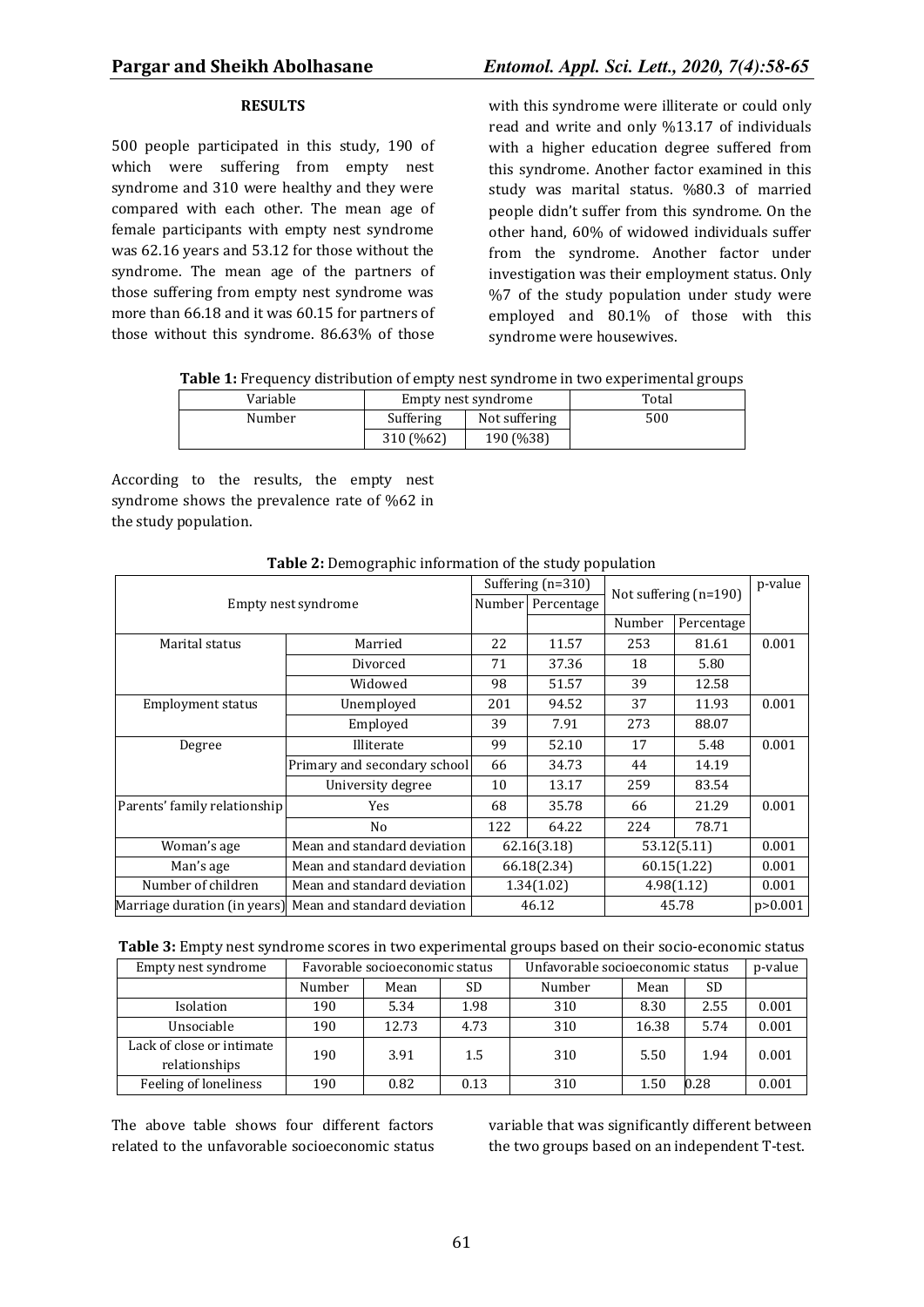| <b>Table 1.</b> Pican Societonomic Status Scores in two groups |                     |           |               |       |         |  |  |
|----------------------------------------------------------------|---------------------|-----------|---------------|-------|---------|--|--|
| Variable                                                       | Empty nest syndrome |           |               |       |         |  |  |
|                                                                |                     | Suffering | Not suffering | Total | p-value |  |  |
| Socioeconomic status                                           | Favorable           | 18        |               | 61    | 0.001   |  |  |
|                                                                | Unfavorable         | 172       | 267           | 439   |         |  |  |
| Total                                                          |                     | 190       | 310           | 500   |         |  |  |

### **Table 4:** Mean socieconomic status scores in two groups

| <b>Table 5:</b> Mean internal and external religious commitment scores in two groups |  |  |
|--------------------------------------------------------------------------------------|--|--|
|--------------------------------------------------------------------------------------|--|--|

| Variable             |          | Empty nest syndrome |       |      | n-            |       |      |       |
|----------------------|----------|---------------------|-------|------|---------------|-------|------|-------|
|                      |          | Suffering           |       |      | Not suffering |       |      | value |
| Religious commitment | Internal | 190                 | 16.96 | 3.84 | 310           | 25.98 | 2.37 | 0.001 |
|                      | external | 190                 | 9.99  | 0.15 | 310           | 3.85  | 0.98 |       |

The above table shows the high internal religious commitment in the "not suffering from syndrome" group and the higher external religious commitment in the "suffering from the syndrome" group. The results of the independent sample T-test showed a significant difference in terms of internal; and external religious commitment between the two experimental groups.

**Table 6:** Comparin frequency and prevalance of Empty nest syndrom subscales studied in 2 groups

| Variable             | Empty nest syndrome |             |                         |         |  |
|----------------------|---------------------|-------------|-------------------------|---------|--|
|                      | Suffering $(n=190)$ |             | Not suffering $(n=310)$ | p-value |  |
| Religious commitment | High                | (38.43)     | (% 61.57)               | 0.001   |  |
|                      | Low                 | 117(%61.57) | 31(%10)                 |         |  |
| Economic status      | Favorable           | 18(%9.47)   | 267(%86.12)             |         |  |
|                      | Unfavorable         | 172(%90.52) | 53(%17.09)              |         |  |
| Social support       | High                | 23(12.10)   | 282(90.96)              |         |  |
|                      | Low                 | 167(87.89)  | 28(9.04)                |         |  |

| Variable       |      | Empty nest<br>syndrome |               | Total | p-value |
|----------------|------|------------------------|---------------|-------|---------|
|                |      | Suffering              | Not suffering |       |         |
| Social support | High | 47(15.21)              | 262(15.78)    | 309   | 0.001   |
|                | Low  | 153(80.10)             | 38(19.89)     | 191   |         |
| Total          |      | 200                    | 300           | 500   |         |

**Table 7.** Mean social support status scores in 2 groups

In the table above, higher social support was reported in the "not suffering from the syndrome" group. According to the Chi-square test, there was a significant difference between the two groups.

#### **DISCUSSION AND CONCLUSION**

Table 1 reports the frequency of empty nest syndrome in the study population. According to the results, the prevalence rate of this syndrome is %62 and a high percentage of women and caretakers suffer from complications of being apart from their children. The prevalence of this syndrome in single-child families was even higher. In a study [16], the prevalence of the

syndrome in Finland was 39.4% and in China 35%. It's predicted that this prevalence rate will reach up to %90 because of the increasing trend of single-child families and the migration of children to other countries for having a better life [11].

The high prevalence of this syndrome in Iran may be due to longer living with parents and more complexity and depth of family relationships. Literature has shown that leaving children out of the home has been described as a major disadvantage to parents, which will materialize in the form of loneliness, anxiety, and depression [17].

People who live on their own feel more isolated and lonely as compared to married ones. This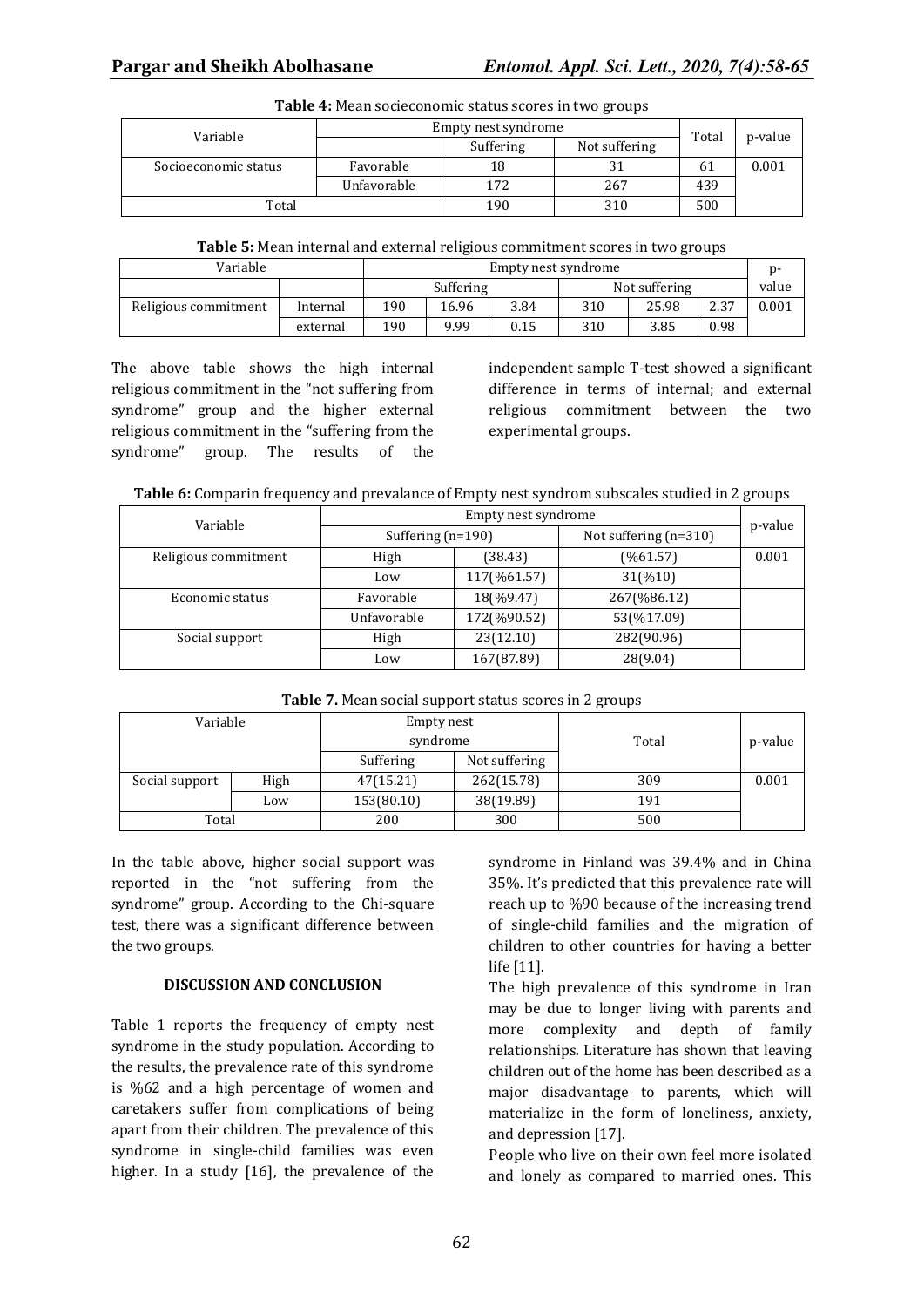may be due to higher social, economic and emotional supports and lower feeling of loneliness among these patients.

The results of the frequency distribution of marital status showed that most of the participants in the "not suffering group" were married (%81.61). Jones and Victor [18] suggested that feeling of loneliness is correlated with being a widow, especially in people who have just recently lost their partner. Je et al. [19] showed that people who leave on their own, feel lonelier as compared to married people. Probably, married people may be less likely to suffer less from empty nest syndrome due to their marital status and favorable social, economic, social, and emotional supports.

Frequency distribution of employment status showed that 94.52% of the individuals in "suffering from syndrome" group were housewife and 88.07% of the individuals in "not suffering from syndrome" group were employed. Wang et al. (2013) showed that employment status has a significant relationship with anxiety resulting from empty nest syndrome [10]. Because employed women have broader social relationships with friends, and colleagues in their workplace, therefore, they are happier and spend more time outdoors, and suffer fewer from the syndrome's complications. Women, who simultaneously play the role of a housewife and an employee, may be less likely to suffer from the syndrome and its complications.

The results regarding participants' degree showed that most of the individuals with the "suffering from syndrome group" were illiterate or low-literate (86.83%). One of the main reasons may be that literate people are well aware of the fact that moving out will result in better educational and occupational outcomes for their children, and that they will become more independent and consider it a positive consequence. Je also stated that people with higher education degrees are less likely to suffer from the syndrome [19]. Zhu et al. (2012) presented the same finding as well [20].

In this study, the mean age in the "not suffering from the syndrome" group was lower for both parents. The results illustrated a significant difference between the two groups. The prevalence of this syndrome was significantly correlated with higher age. Harz and Boilu found

a positive significant correlation between age and feeling of loneliness [21]. The prevalence of physical diseases will be increased upon any increase in the individual's age. Changes in physical appearance, menopause crisis, and lack of good mood may result in a higher feeling of loneliness in mothers. Another reason lies in the low social relationships among the elderly. In this study, there is a significant positive relationship between the duration of the marriage and this syndrome. This factor has not been addressed in other studies.

In this study, the number of children with "suffering from empty nest syndrome" was lower (1.34  $\pm$  1.02) than "not suffering from syndrome" group  $(4.98 \pm 1.12)$ . On the one hand, Iranian children are inclined toward their child's progress and development. They want their children to marry successfully and have a high education degree, but because of their traditional way of thinking and cultural taboos they can't cope with their moving out. Mahdiar (2016) also found that the number of children in the "suffering from syndrome" group was lower [22].

The results of this study showed that people were less religiously committed (61.57%) in "suffering from empty nest syndrome" and they were more religiously committed (90%) in "not suffering from syndrome" group. The Chi-square test showed a significant correlation between the two groups. Comparison of the score of religious commitment in high and low-level groups with the factors associated with low religious commitment indicates that isolation, unsociability, lack of close or intimate relationships and feeling of loneliness in the highly religiously committed group have a higher score. Those who consider themselves highly committed to religious values are better prepared to counteract anxiety, and adverse events and they also have a higher capability to cope with any distress. Zhu et al. found that the group, which suffers from empty nest syndrome in rural and urban areas, has a lower religious commitment score. Communication with God and prayer is a good way to deal with emotions such as loneliness and grief and plays a vital role in filling any gaps in life. Religion and spiritual growth are an energy-giving source for individuals that can lead to improved self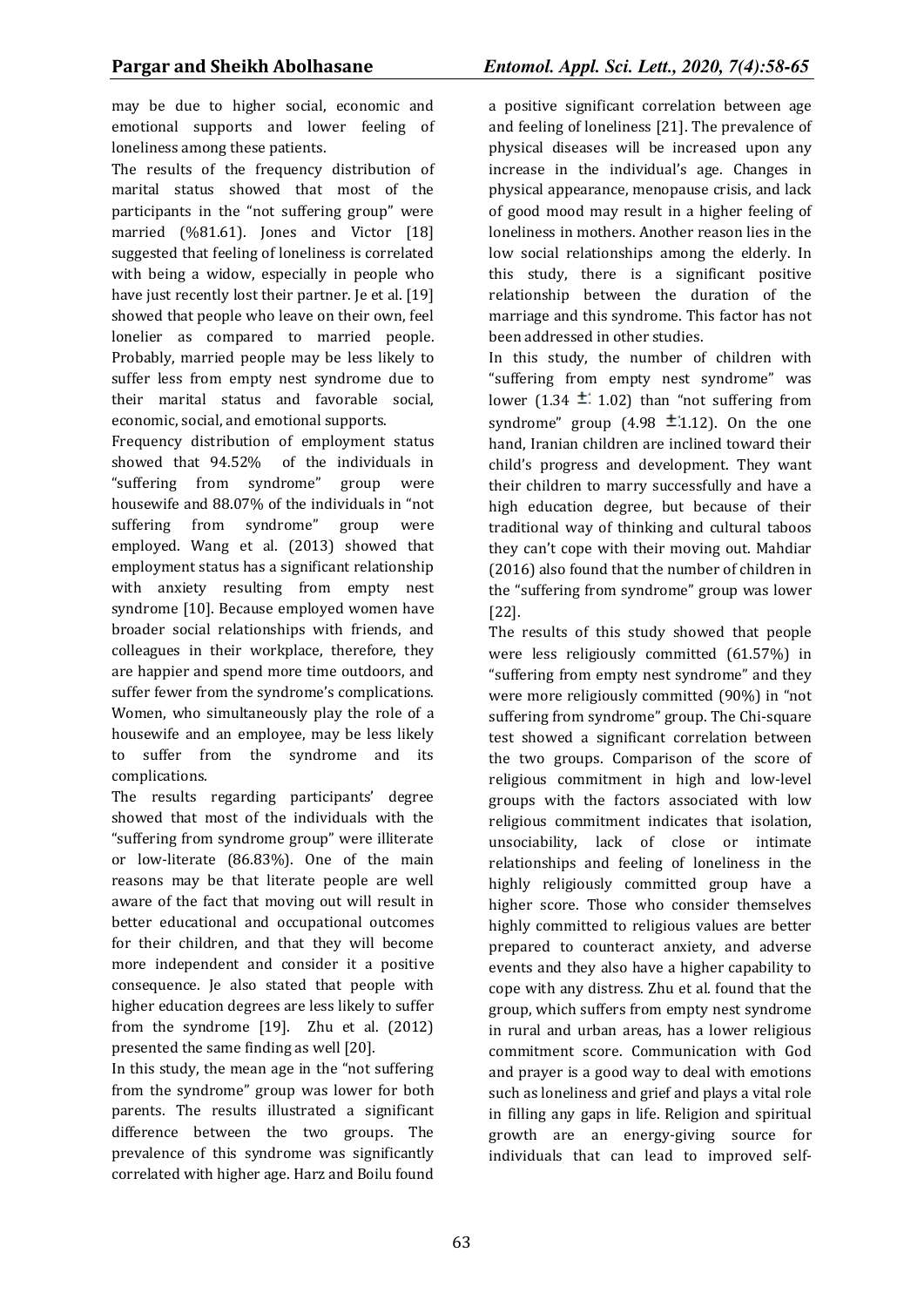esteem, self-flourishment, and finally improved quality of life as well as mental health[21].

Another factor examined in this study was the socioeconomic status of the participants. According to the results, the mean economic score was low in the group "suffering from empty nest syndrome", with 90.52% of participants didn't have a favorable socioeconomic status and only 86.12% of them having a favorable socioeconomic status. The Chi-square test showed a significant relationship between these two groups. The results of Wang's study showed that economic conditions may have imposed severe pressures on people suffering from this syndrome. The results of the Je (2013) study in China showed that low socioeconomic status was positively associated with the syndrome. People with higher incomes and independence experience less grief and loneliness after their children leave. Je et al. showed that income is indirectly relationship related to loneliness, such that low-income individuals feel more alone [19].

Social support includes support from family, friends, and others' support of the individual. The results of this study showed that people with "suffering from empty nest syndrome" had lower social support (87.89%) compared to those with"not suffering from empty nest syndrome" group (90.96%) and there is a statistically significant difference between these two groups. In Wang [10] and Je [19], the authors have shown that people with this syndrome have lower social support that confirms the result of the present study. People who have more social support and social relationships feel less alone. Lack of social support will lead to a feeling of loneliness, isolation and reduced mental health. Social support helps people cope with their distress. One of the limitations of this study is the lack of easy association with age group because of their isolation. The questionnaire items seemed too boring and too many for them.

### **CONCLUSION**

The present study is an attempt to investigate the complications of single-child families and empty nest syndrome. The results show that strong maternal feelings in women make them worry about meeting the needs of others than their own. Sometimes this attention is drawn to the fact that women are completely immersed in the world of their children. Therefore, when children leave their homes, the mother interferes with this behavior of lack of support, emotional connection, and lack of appreciation for what mothers have done so far. Therefore, women may feel incompetent and incapable and feelings of depression and loneliness.

Thus, to reduce the feeling of loneliness and control the empty nest syndrome, women need to develop plans to increase their productivity and morale. For instance, they should spend time on pilgrimages, tours, benefactors, and attending various classes held at cultural centers and sports complexes; they should also look for new relationship and acquaintances because specialists believe the best way to counteract this syndrome is predicting and planning for compensating and supporting actions.

#### **REFERENCES**

- 1. Singh M, Singh G. Assessment of Mental Health Status of middle-age female school teachers of Varanasi city. Internet J Health 2006; 5(1)
- 2. Khaledian M, Garosi M, Habibzade S, Parvaz R. The Effectiveness of Logo Therapy on the Rise of Hopefulness in Empty-Nest Syndrome. TJEAS Journal 2013; 2 (3): 248- 252
- 3. Thiel SV. The 'empty nest' syndrome: Dutch ministries after the separation of policy and ad30.
- 4. Terry L. Empty Nests, Full Pockets. Brandweek 1996; 37 (39): 36-40
- 5. Zheng Y .ministration. Paper presented atIRSPM conference, 26-28 March, Brisbane, Australia 2008
- 6. Henric LM, Gullone E. The clinical signification of loneliness:A literature review. J CLIN. Psychol. Rev2006;26 :695 - 718.
- 7. Shakya DR. Empty Nest Syndrome An Obstacle for Alcohol Abstinence. JNHRC 2009; 7(15): 7-135.
- 8. Li B, Chen S. Aging, living arrangements, and housing in China. Ageing Int 2011; 36:4
- 9. Zhang JP, Xie L, Peng F, Jiao N. Prevalence and related influencing factors of depressive symptoms for empty-nest elderly living in the rural area of YongZhou. J AGG 2009; 50: 24–29.
- 10. Wang HL, Booth-Laforce C, Tang SM, Wu WR, Chen CH. Depressive symptoms in Taiwanese women during the peri- and